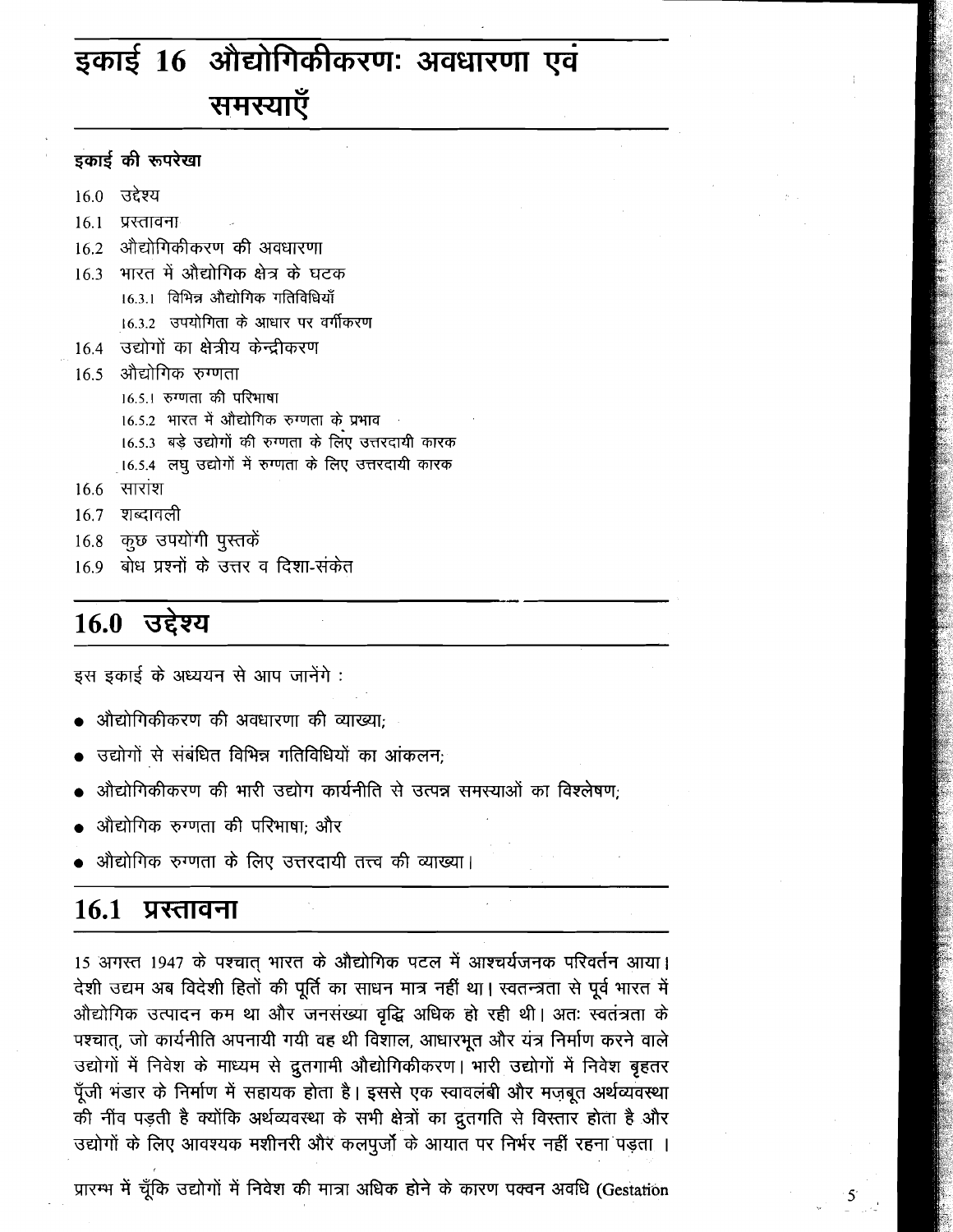Period) बहुत अधिक थी और लाभ देयता कम, इसलिए सरकार ने भारी उद्योगों को सार्वजनिक उद्यम के अन्तर्गत रखा। सार्वजनिक क्षेत्र के उद्योगों से भी आर्थिक योजनाओं से संबंधित नीतियों और विभिन्न लक्ष्य के साथ तालमेल रखते हुए कार्य करने की अपेक्षा रखी गयी। औद्योगिक विकास की इस कार्यनीति के फलस्वरूप ही भारत विश्व का दसवाँ औद्योगिक देश बन सका। भारत की औद्योगिक नीति की विवेचना अगली इकाई में विस्तार से होगी । यहाँ हम औद्योगिक क्षेत्र के विभिन्न वर्गो तथा औद्योगिक क्षेत्र की मुख्य समस्याओं तक सीमित रहेंगे।

#### ओद्योगिकीकरण की अवधारणा  $16.2$

संयुक्त राष्ट्र संघ की आर्थिक और सामाजिक परिषद (यूनेस्को) ने 1965 में औद्योगिकीकरण की परिभाषा इस प्रकार दी:

''औद्योगिकीकरण आर्थिक विकास की वह प्रणाली है जिसमें राष्ट्रीय संसाधनों का मुख्य भाग तकनीकी रूप से अद्यतन एवं बहुशाखी ऐसी राष्ट्रीय अर्थव्यवस्था को विकसित करने में प्रयोग हो जो सम्पूर्ण रूप से अर्थव्यवस्था की उच्च वृद्धि-दर और सामाजिक एवं आर्थिक पिछड़ेपन पर नियत्रंण रखने में सक्षम हो।" इस परिभाषा में निम्नलिखित कारकों पर जोर दिया गया है:

- 1) औद्योगिकीकरण के अंतर्गत उत्पादन की पुरानी तकनीकों को नई तकनीकों में परिवर्तन की प्रकिया सम्मिलित है।
- 2) औद्योगिकीकरण आर्थिक विकास की गति को तीव्र करता है जिससे लोगों के जीवन न स्तर में सुधार हो।
- 3) आधुनिकीकरण के द्वारा औद्योगिकीकरण बहु-क्षेत्रक आधार तैयार करके बहुशाखी राष्ट्रीय उद्योग को विकसित कर सकता है। इसका यह तात्पर्य कदापि नहीं कि भारी एवं पूँजीगत पदार्थ क्षेत्रक का विकास करना औद्योगिकीकरण की पूर्व शर्त हैं। किसी अर्थव्यवस्था का औद्योगिकीकरण अन्य नई क्षेत्रकों में किया जा सकता है और इससे उत्पादित अतिरिक्त वस्तुओं का निर्यात करके पूँजीगत पदार्थो का आयात किया जा <sup>:</sup> सकता है।

संक्षेप में, यह परिभाषा अर्थव्यवस्था के औद्योगिकीकरण के लिए किसी संकीर्ण या स्थिर क्रम की अनुगमन के निर्देश नहीं देती।

इस विचारधारा के विपरीत मार्क्सवादी अर्थशास्त्र में 'औद्योगिकीकरण' दो भिन्न अर्थो में प्रयोग होता है। संकीर्ण रूप में यह भारी और आधारभूत उद्योगों के विकास और स्थापना या उत्पादन के साधनों के उत्पादन के लिए प्रयोग होता है। किन्तु उदारवादी रूप में यह उस औद्योगिक क्रांति की ओर संकेत करता है जिसमें अर्थव्यवस्था के सभी क्षेत्रकों के लिए उत्पादन की औद्योगिक (तकनीकी) विधियों को अपनाया जाता है।

प्रारम्भिक अवस्था में औद्योगिकीकरण की प्रक्रिया में भारी उद्योगों की स्थापना की जाती है। फिर जैसे-जैसे यह प्रकिया जोर पकड़ती है और अर्थव्यवस्था का औद्योगिक आधार बनता जाता है वैसे-वैसे सम्पूर्ण अर्थव्यवस्था उत्पादन की औद्योगिक प्रणाली में रूपान्तरित होने लगती है। इस प्रकार औद्योगिकीकरण की मार्क्सवादी परिभाषा औद्योगिकीकरण के विभिन्न क्रमों की व्याख्या करती है। जिसमें पहले भारी उद्योगों अथवा उत्पादन के साधनों का उत्पादन करके एक औद्योगिक आधार बनाया जाता है। तत्पश्चात् दूसरे चरण में सम्पूर्ण

 $\delta$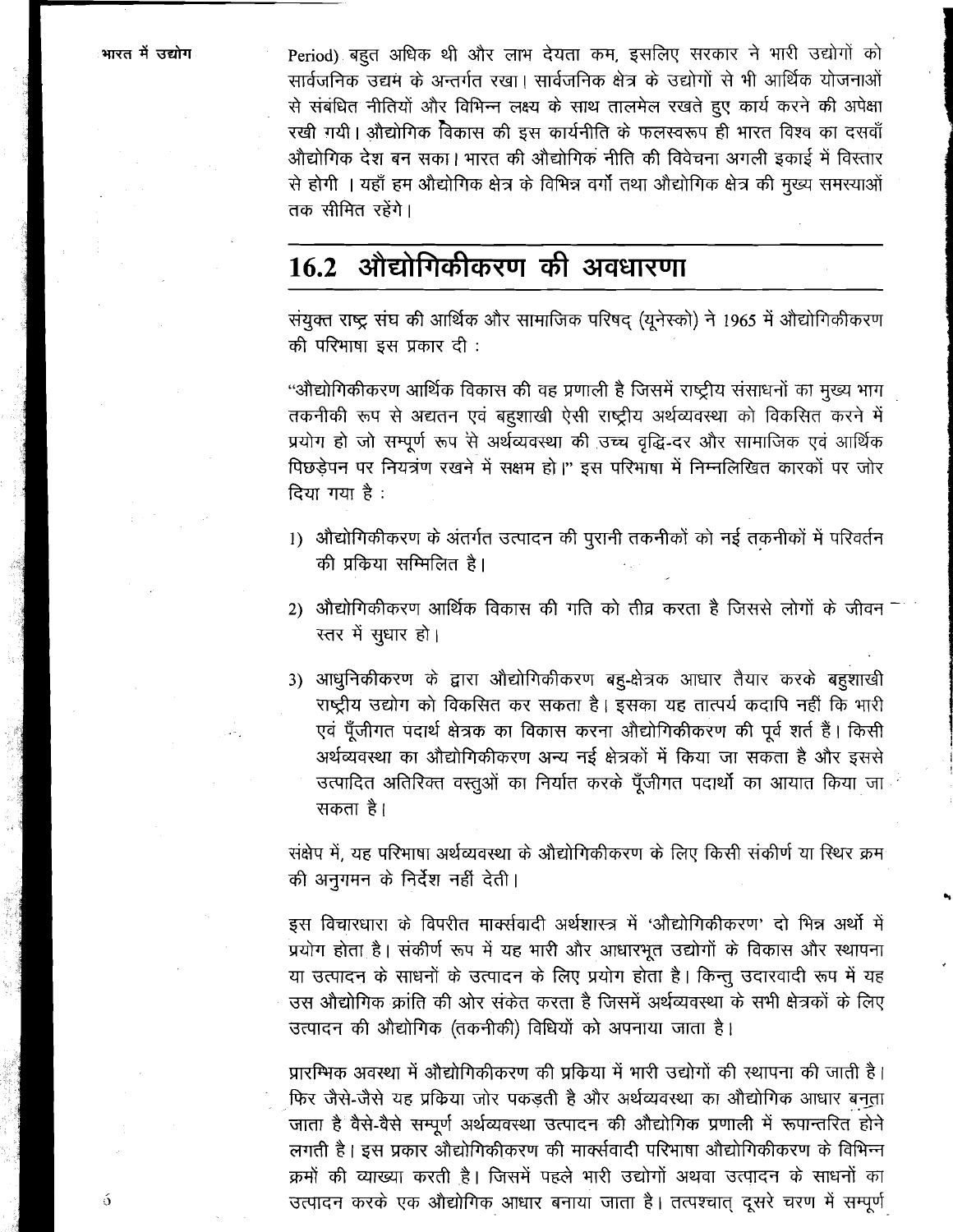अर्थव्यवस्था उत्पादन की औद्योगिक विधियों में परिवर्तित हो जाती है। औद्योगिकीकरण के मार्क्सवादी स्वरूप के मूल में सोवियत संघ का विकास निहित है। प्रारम्भिक चरण में सोवयित संघ ने भारी उद्योगों का विकास किया। सोवियत संघ के पास लघु उद्योगों और भारी उद्योगों को विकसित करने की क्षमता थी क्योंकि वहाँ की जनसंख्या बहुत बड़ी थी और भूमि, खाद्यान्न, परिवहन और संचार साधन आदि पर्याप्त मात्रा में उपलब्ध थे। साथ ही उत्पादन की खपत के लिए बहुत बड़ा घरेलू बाजार भी सोवियत संघ के पास था। फिर सोवियत संघ ने सम्पूर्ण अर्थव्यवस्था को उत्पादन की ओद्योगिक प्रणाली में परिवर्तित करने का निर्णय तत्काल न लेकर आगे चल कर लिया।

स्वतंत्रता प्राप्ति के समय भारत में परिस्थितियाँ भी सोवियत संघ जैसे ही थी। भारत में लघू और भारी दोनों प्रकार के उद्योग विकसित हो सकते थे किन्तु भारतीय योजनाकारों ने पहली अवस्था में भारी उद्योगों को विकसित करने का निर्णय लिया। यहाँ पर यह स्पष्ट करना आवश्यक है कि भारी उद्योगों में वे सब उद्योग सम्मिलित हैं जिनमें उन पुँजीगत पदार्थों का उत्पादन होता है जो अर्थव्यवस्था की उत्पादक क्षमता को बढाते हैं। इसके अंतर्गत रेलवे और आधारिक संरचना (Infrastructure) जिसमें जल विद्युत तथा थर्मल विद्युतशक्ति आदि परियोजनाएँ भी सम्मिलित हैं। भारी उद्योगों के विकास को औद्योगिक नीति 1956 में शामिल किया गया।

द्वितीय पंचवर्षीय योजना के वास्तुविद प्रो. महलनोबिस (Mahalanobis) भारतीय आर्थिक विकास की आधार भूत कार्यनीतिक रूप में भारी उद्योगों के विकास के पक्षधर थे। भारत के प्रथम प्रधानमंत्री जवाहरलाल नेहरू भी उनके विचारों के समर्थक थे। जवाहरलाल नेहरू भारी उद्योगों के विकास को औद्योगिकीकरण का समानार्थी मानते थे। नेहरू ने स्पष्ट शब्दों में कहा था :

"यदि हमें औद्योगिकीकरण करना है तो प्रमुख आवश्यकता है कि हम उन भारी उद्योगों में निवेश करें जो मशीनें बनाती हैं। एक अन्य संदर्भ में उन्होंने कहा था कि कुछ लोग यह तर्क देते हैं कि हम भारी उद्योगों की अपेक्षा लघु उद्योगों का विकास करे। निसंदेह देश में लघु उद्योग होने चाहिए किन्तू जब तक हम अपना ध्यान औद्योगिक विकास के उपयोग में आने वाली मशीनों का उत्पादन करने वाले मूल उद्योगों पर केन्द्रित नहीं करते तब तक राष्ट्र का तीव्र गति से औद्योगिकरण सम्भव नहीं है।"

दूसरी पंचवर्षीय योजना में नेहरू के औद्योगिकीकरण सम्बंधी दर्शन को सम्मिलित किया गया। जिसमें स्पष्ट कहा गया है "दीर्घकाल में औद्योगिकीकरण की दर तथा राष्ट्रीय अर्थव्यवस्था की संवृद्धि कोयला, बिजली, लोहा और इस्पात, भारी मशीनरी, रसायन और भारी उद्योगों के बढ़ते उत्पादन पर निर्भर करेगी जो पूँजी निर्माण की क्षमता को बढ़ाते हैं। भारत को यथा सम्भव उत्पादक वस्तुओं के आयात से जल्द मुक्त कराना एक महत्त्वपूर्ण लक्ष्य है। ताकि दूसरे देशों से आवश्यक उत्पादक वस्तुओं की प्राप्ति में आने वाली कठिनाइयों के कारण पूँजी संचय में बाधा न आए। अतः भारी उद्योगों का यथासम्भव तीव्र गति से विस्तार करना आवश्यक है।"

.भारी उद्योगों में पक्वन अवधि (Gestation Period) बहुत लम्बी होती है और लाभ की दर अपेक्षाकृत कम जिस कारण निजी क्षेत्रक भारी उद्योगों में निवेश करने का इच्छूक नहीं होता। अतः भारी उद्योगों के विकास का उत्तरदायित्व सार्वजनिक क्षेत्र को दिया गया है। इसलिए यह तर्क दिया गया है कि सार्वजनिक क्षेत्रक संवृद्धि का इंजन होगा तथापि निजी क्षेत्रक से भी यह अपेक्षा रखी गयी कि वह सार्वजनिक क्षेत्रों के प्रयासों में सहायक होगा।

### औद्योगिकीकरण : अवधारणा एवं समस्याएँ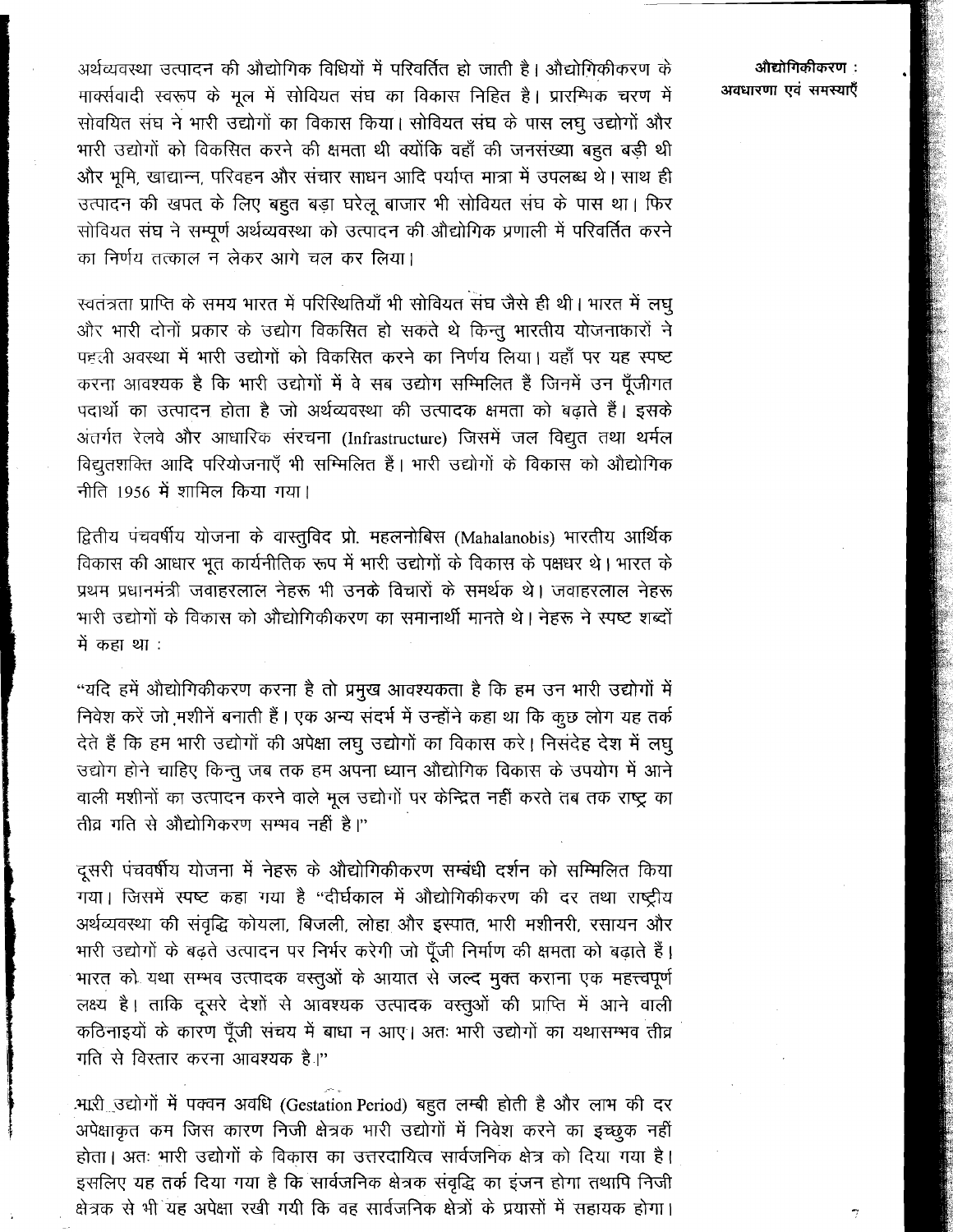1) औद्योगिकीकरण के अर्थ की विवेचना करें। क्या औद्योगिकीकरण की प्रक्रिया में विभिन्न स्तरों पर विकास के लिए उद्योगों के स्थिर क्रम की अनुगमन की आवश्यकता होती है?

# 16.3 भारत में औद्योगिक क्षेत्र के घटक

खंड एक में हमने जाना कि आर्थिक गतिविधियाँ मोटे तौर पर तीन श्रेणियों में बंटी होती हैं जिन्हें अर्थव्यवस्था के तीन मुख्य क्षेत्रकों के रूप में भी जाना जाता है यथा प्राथमिक, माध्यमिक और तृतीयक । इस विभाजन के अनुसार औद्योगिक गतिविधियाँ माध्यमिक क्षेत्र में आती है। आपने खंड एक में गौर किया होगा कि माध्यमिक क्षेत्रक के अन्तर्गत दो मुख्य वर्ग आते हैं : उद्योग और निर्माण। निर्माण की गतिविधियाँ माध्यमिक क्षेत्र का भाग होते हुए भी औद्योगिक क्षेत्र का अंश नहीं है। 1999-2000 के दौरान भारत की सकल घरेलू उत्पाद (GDP) का लगभग 27 प्रतिशत माध्यमिक क्षेत्र से आया।

## 16.3.1 विभिन्न औद्योगिक गतिविधियाँ

औद्योगिक क्षेत्र की मुख्य तीन गतिविधियाँ इस प्रकार हैं:

i) विनिर्माण (Manufacturing)

ii) विद्युत, गैस और जल प्रदाय (Electricity, Gas and Water Supply)

iii) खनन और खादान (Mining and Quarrying)

विनिर्माण की गतिविधि के भी दो मुख्य उपविभाग हैं :<br>i) कारखाना क्षेत्रक (Factory Sector)

ii) गैर कारखाना क्षेत्रक (Non-Factory Sector)

8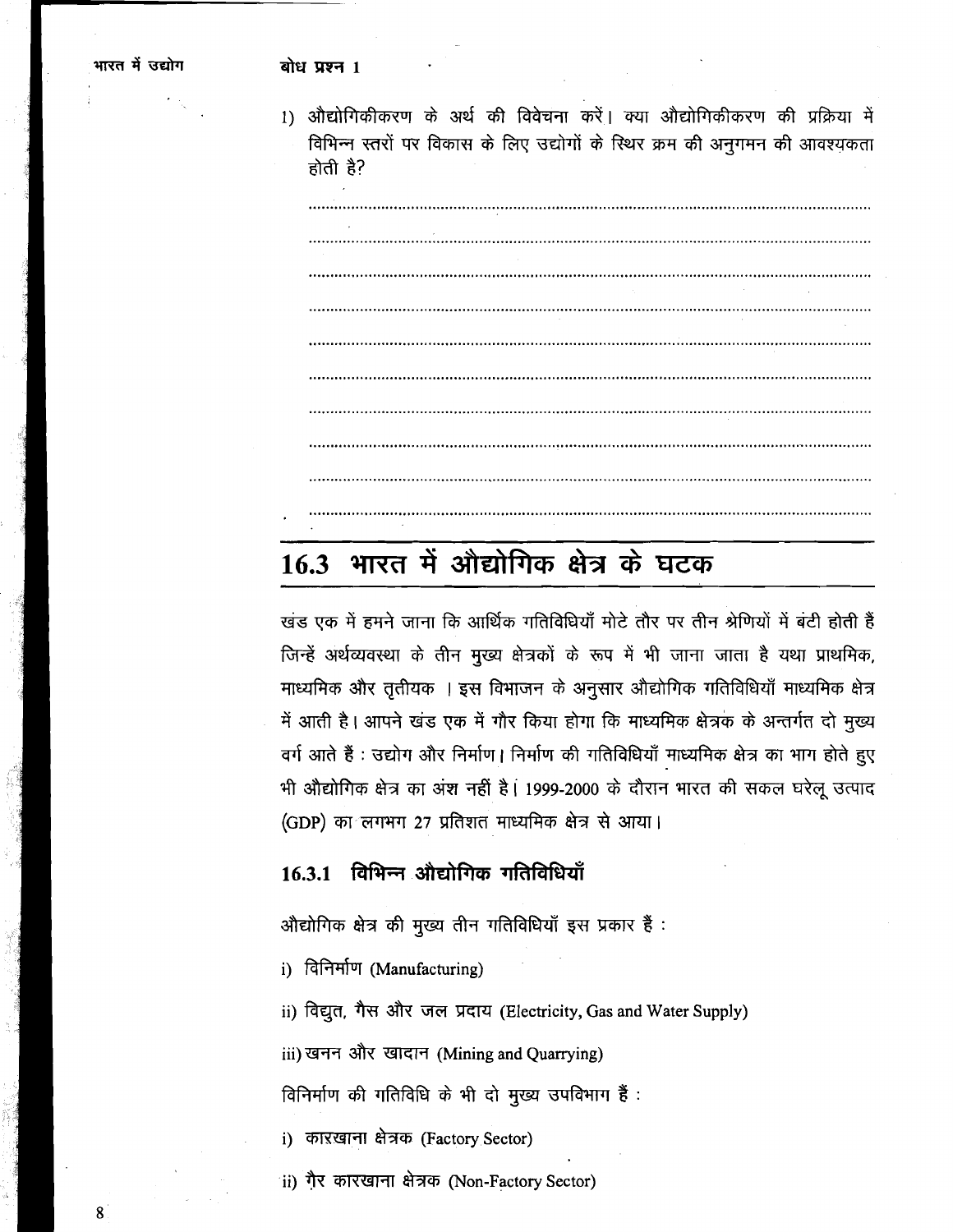औद्योगिकीकरण : अवधारणा एवं समस्याएँ

कारखाना क्षेत्रक को संगठित क्षेत्र या पंजीकृत क्षेत्र भी कहते हैं। आपने देखा होगा कि वह सभी औद्योगिक इकाइयाँ जिनमें दस या अधिक श्रमिक शक्ति (Power) की मदद से कार्य करते हैं उनको भारतीय कारखाना अधिनियम 1948 के अंतर्गत पंजीकृत करना आवश्यक है। इस प्रकार की यह औद्योगिक इकाइयाँ पंजीकृत क्षेत्रक कहलाती हैं। शेष औद्योगिक इकाइयाँ जिनमें दस से कम श्रमिक शक्ति (Power) की मदद से कार्य करती हैं वह गैर कारखाना क्षेत्रक के अंतर्गत आती है। यह उप क्षेत्रक अपंजीकृत या असंगठित क्षेत्रक भी कहलाता है। सामान्यतः इसमें घरेलू उद्योग और गैर घरेलू लघू उद्योग आते हैं। वर्ष 1999-2000 के दौरान औद्योगिक क्षेत्रक की विभिन्न इकाइयों के हिस्सा तालिका 16.1 में दिए गए हैं ।

### तालिका 16.1 : औद्योगिक गतिविधियों का प्रतिशत वितरण

| क्रमांक | उपक्षेत्रक                 | भागेदारी प्रतिशत |
|---------|----------------------------|------------------|
| 1.      | विनिर्माण (क+ख)            | 63.57            |
|         | क) पंजीकृत                 | 42.01            |
|         | ख) गैर पंजीकृत             | 21.56            |
| 2.      | विद्युत                    | 9.29             |
| 3.      | खनन                        | 8.55             |
| 4.      | निर्माण                    | 18.96            |
| 5.      | औद्योगिक क्षेत्रक (1+2+3)  | 81.04            |
| 6.      | माध्यमिक क्षेत्रक (1+2+34) | 100.00           |

(1993-94 के मूल्य दर, 1999-2000 के लिये)

केन्द्रीय सांख्यिकीय संगठन (CSO) निरन्तर सभी औद्योगिक इकाइयों से संबंधित आँकड़े एकत्र करता है। प्रत्येक वर्ष कारखाना क्षेत्रक के विभिन्न उत्पादन पक्षों में जानकारी वार्षिक ओद्योगिक सर्वेक्षण के रूप में एकत्रित की जाती है। दूसरी ओर गैर कारखाना क्षेत्रक के आँकड़े हर पाँच वर्ष के अंतराल में एकत्र किए जाते हैं। केन्द्रीय सांख्यकीय के संगठन (CSO) ने औद्योगिक क्षेत्रक को 20 औद्योगिक समूहों में विभाजित किया है। यह वर्गीकरण द्विअंकीय वर्गीकरण है। प्रत्येक समूह आगे चलकर त्रिअंकीय (3 digit level) स्तर पर वर्गीकृत होता है। उदाहरण के लिए कागज़ उत्पादन द्विअंकीय समूह में आता है। इसके अंतर्गत त्रिअंकीय स्तर में समाचार मुद्रण, मुद्रण और विभिन्न कागज उत्पादन के समूह आते हैं। तालिका 16.2 में ये औद्योगिक समूह (2 digit level) अपनी पंजीकृत विनिर्माण में भागेदारी के साथ प्रस्तुत है।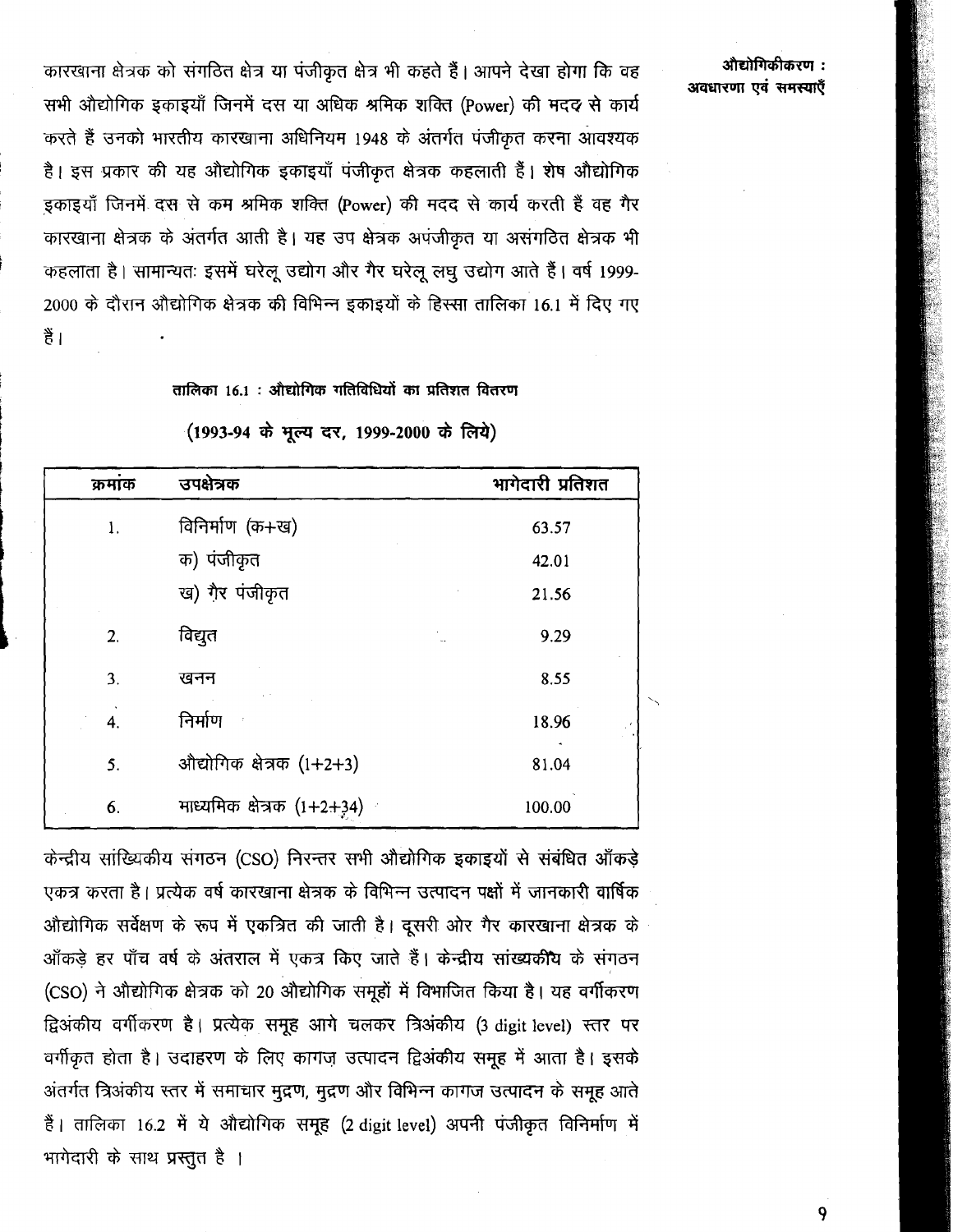तालिका 16.2 : पंजीकृत विनिर्माण निर्गत में औद्योगिक समूहों की भागेदारी

| उद्योग का | उद्योग का नाम                               | प्रतिशत भागेदारी |
|-----------|---------------------------------------------|------------------|
| कोड       |                                             | $(1997-98)$      |
| $20 - 21$ | खाद्य उत्पाद                                | 9.32             |
| 22        | पेय पदार्थ और तंबाकू                        | 3.09             |
| 23        | सूती वस्त्र उद्योग                          | 4.27             |
| 24        | ऊनी, सिल्क और तंतु वस्त्र                   | 3.79             |
| 25        | जूट और अन्य वनस्पति तंतु वस्त्र             | 0.95             |
| 26        | वस्त्र उत्पाद                               | 2.52             |
| 27        | लकड़ी और लकड़ी उत्पाद                       | 0.29             |
| 28        | कागज और कागज उत्पाद                         | 2.82             |
| 29        | चमड़ा और चमड़ा उत्पाद                       | 0.91             |
| 30        | रसायन और रासायनिक उत्पाद                    | 18.57            |
| 31        | रबड और रबड़ उत्पाद                          | 6.19             |
| 32        | गैर धातु मिनरल उत्पाद                       | 4.47             |
| 33        | आधारभूत धातु और एलॉय                        | 15.95            |
| 34        | धातु उत्पाद (मशीनरी और यंत्रों के अतिरिक्त) | 2.49             |
| 35-36     | परिवहन यंत्रों के अतिरिक्त मशीनरी और यंत्र  | 14.52            |
| 37        | परिवहन यंत्र और पुर्जे                      | 7.98             |
| 38        | अन्य विनिर्माण उद्योग                       | 1.88             |
|           | कूल                                         | 100.00           |

# 16.3.2 उपयोग पर आधारित वर्गीकरण

इससे पहले अनुभाग में वर्णित औद्योगिक गतिविधियों का समान रूप से आर्थिक विकास पर प्रभाव नहीं पड़ता। उदाहरण के लिए अन्य उत्पादों के विनिर्माण में लोहा और इस्पात आधारभूत मध्यस्थ के रूप में प्रयुक्त होते हैं जबकि रोटी एक उपभोग के लिए उपयोग में आने वाला भोज्य पदार्थ है। लोहा व इस्पात और भोज्य पदार्थ के उत्पादन में असंगति (Variation) अर्थव्यवस्था के लिए एकदम भिन्न संवृद्धि मार्ग निर्धारित करता है। अतः औद्योगिक गतिविधियों को उनके उत्पादों की प्रकृति के आधार पर वर्गीकृत करना आवश्यक है।

विनिर्माण गतिविधियाँ उपयोग के आधार पर चार मुख्य समूहों में विभाजित है। इस प्रकार का उपयोगाधारित वर्गीकरण अर्थव्यवस्था में संरचनात्मक परिवर्तनों को पहचानने में सहायक होता है। ये चार उपयोगाधारित वर्ग हैं:

1) आधारभूत वस्तुएँ (Basic Goods)

 $10^{-1}$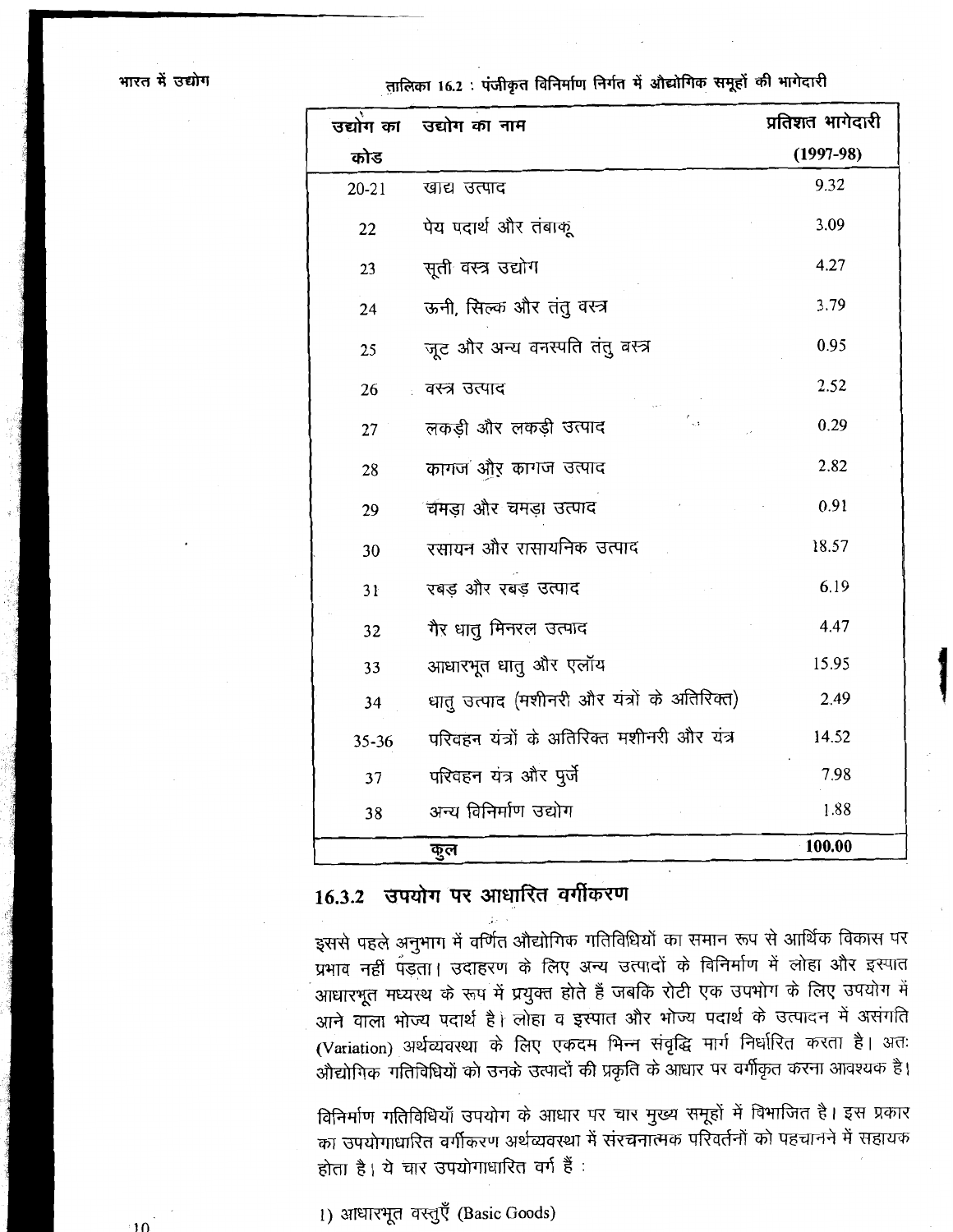2) मध्यस्थ वस्तुएँ (Intermediate Goods)

3) पूँजीगत वस्तूएँ (Capital Goods)

4) उपभोक्ता वस्तुएँ (Consumer Goods)

उपभोक्ता वस्तुएँ दो अनुवर्गों में बँटी हैं :

1) स्थायी उपभोक्ता वस्तुएँ

2) अस्थायी उपभोक्ता वस्तूएँ

आधारभुत वस्तुओं में नमक, खाद, भारी रसायन, सीमेंट, आधारभूत धातू, विद्युत और खनन आते हैं। वस्त्र निर्माण, लकड़ी, समाचार मुद्रण, चमड़ा, रबड़ उत्पाद, अधातु खनिज उत्पाद और रसायन के कुछ वर्ग मध्यरथ वस्तुओं की श्रेणी में आते हैं। दूसरी ओर पूँजीगत वस्तुओं में सभी प्रकार की मशीनरी, मशीनी यंत्र और परिवहन यंत्र आते हैं। उपभोक्ता वस्तुओं के अंतर्गत स्थायी उपभोक्ता वस्तूओं की श्रेणी में फर्नीचर और स्थिर वस्तूएँ, दफ्तरी और घरेलू समान, विद्युत और दूरसंचार के साधन, वाहन आदि सम्मिलित हैं जबकि अस्थायी उपभोक्ता वस्तुओं में खाद्य उत्पाद, वस्त्र, फुटवेयर, कागज उत्पाद, मैषज पदार्थ (Drugs) व दवाईयाँ आदि शामिल हैं।

### बोध प्रश्न 2

1) निम्नलिखित में भेद बताएँ :

माध्यमिक क्षेत्रक और औद्योगिक क्षेत्रक

a de la componencia de la componencia de la componencia de la componencia de la componencia de la componencia<br>La componencia del componencia del componencia del componencia del componencia del componencia del componencia ii) विनिर्माण क्षेत्रक और औद्योगिक क्षेत्रक iii) स्थायी उपभोक्ता वस्तूएँ और अस्थायी उपभोक्ता वस्तुएँ।

### औद्योगिकीकरण : अवधारणा एवं समस्याएँ

भारत में उद्योग संबंधित विचार वस्तु में एक विषय क्षेत्रीय असंतुलन है जिस पर हमने खंड .<br>एक में विचार किया । हमने जाना कि कूछ राज्य आर्थिक चरों (Variables) में पिछड़े हैं

16.4 उद्योगों का क्षेत्रीय केन्द्रीकरण

जबकि कूछ अन्य राज्यों की स्थिति बेहतर है। यह असमानता समय के साथ-साथ बढ़ती गई जिसके परिणामस्वरूप निर्धन राज्य अधिक निर्धन और सम्पन्न राज्य और अधिक सम्पन्न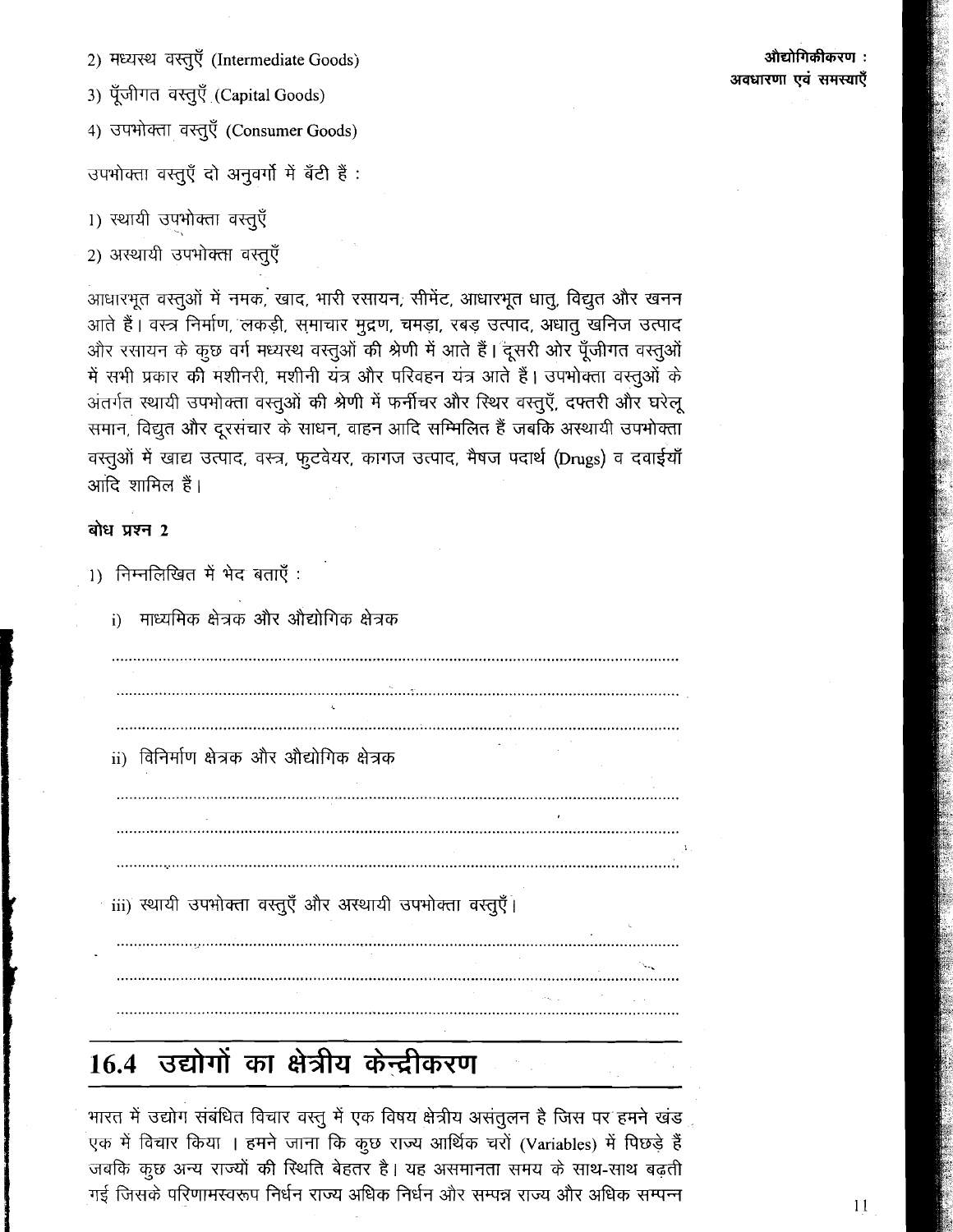जैसे-जैसे देश में औद्योगिकीकरण की प्रक्रिया में प्रगति हुई क्षेत्रीय संकेन्द्रण की प्रवृत्ति औद्योगिकीकरण में आती गई। चार राज्य, जिनमें महाराष्ट्र, तमिलनाडु, आंध्र प्रदेश और गुजरात मुख्य हैं, को औद्योगिकीकरण का लाभ मिला। तालिका 16.3 से ज्ञात होता है कि 1997-98 में इन चार राज्यों में कूल कारखानों का 53 प्रतिशत रहा और कूल कारखाना रोजगार का 48.5 प्रतिशत। औद्योगिक वर्धित मूल्य (Value Added) में इन राज्यों की भागीदारी क्रमशः 51 प्रतिशत और 47 प्रतिशत थी। जबकि इन चार राज्यों में देश की कूल जनसंख्या का केवल 28.7 प्रतिशत रहता है। इसी से राज्यों में औद्योगिक असमानता का पता चलता है।

|               |           |            |         |          | પ્રાવશન |         |
|---------------|-----------|------------|---------|----------|---------|---------|
| राज्य         | कारखानों  | रिथर पूँजी | रोजगार  | बर्हिगमन | वर्धित  | जनसख्या |
|               | की संख्या | ैमें लोग   | + मूल्य |          | मूल्य   |         |
| महाराष्ट्र    | 15.15     | 18.1       | 14.76   | 21       | 21.67   | 9.33    |
| तमिलंनाडू     | 14.57     | 8.26       | 12.85   | 10.01    | 8.66    | 6.60    |
| गुजरात        | 9.88      | 15.24      | 8.80    | 12.87    | 9.23    | 4.88    |
| आंध्र प्रदेश  | 13.84     | 7.52       | 12.09   | 6.99     | 7.43    | 7.86    |
| कुल           | 53.44     | 49.11      | 48.5    | 50.75    | 46.98   | 28.67   |
| (चार राज्यों) |           |            |         |          |         |         |
| शेष राज्यों   | 46.56     | 50.89      | 51.5    | 49.25    | 53.02   | 71.33   |
| कुल           | 100       | 100        | 100     | 100      | 100     | 100     |

तालिका 16.3 : उद्योग की क्षेत्रीय रिथति 1997-98

 $\overline{R}$ 

महाराष्ट्र को अधिकतम लाभ पहुँचा है। क्योंकि कुल कारखाना उत्पाद में इस राज्य की भागीदारी 21 प्रतिशत थी जो मूल्य जोड़ने पर 22 प्रतिशत होती है। जबकि इस राज्य की जनसंख्या देश की कुल जनसंख्या का केवल 9 प्रतिशत है। दूसरी ओर बिहार है जिसकी जनसंख्या तो बहुत बड़ी है किन्तु उसके अनुपात में कारखानों की श्रेणी में यह राज्य बहुत नीचे है। कारखानों की संख्या, औद्योगिक निर्गत और उत्पादन की श्रेणी में उत्तर प्रदेश का स्थान बहुत ऊँचा है हालाँकि इस राज्य की जनसंख्या का प्रतिशत भी बहुत अधिक है। इसी कारण इसे औद्योगिक रूप<sup>्</sup>से विकसित राज्य नहीं कहा जा सकता।

कारखानों की वृद्धि, औद्योगिक निर्गत और मूल्य में क्षेत्रीय असन्तुलन यह संकेत करता है कि देश एक सन्तुलित क्षेत्रीय औद्योगिक प्रणाली विकसित करने में असफल रहा है।

# $16.5$  औद्योगिक रुग्णता

भारत के बड़े, मध्यम और लघु उद्योग औद्योगिक रुग्णता से ग्रस्त हैं। अतः इस समस्या का अध्ययन करना उपयुक्त होगा।

## 16.5.1 रुग्णता की परिभाषा

जब एक ओद्योगिक इकाई वर्षों तक घाटे में रहती है और इस प्रक्रिया में संचित घाटे से उस इकाई की निवल सम्पत्ति (Net Worth) का हास होता है तो उस स्थिति को औद्योगिक

 $-12$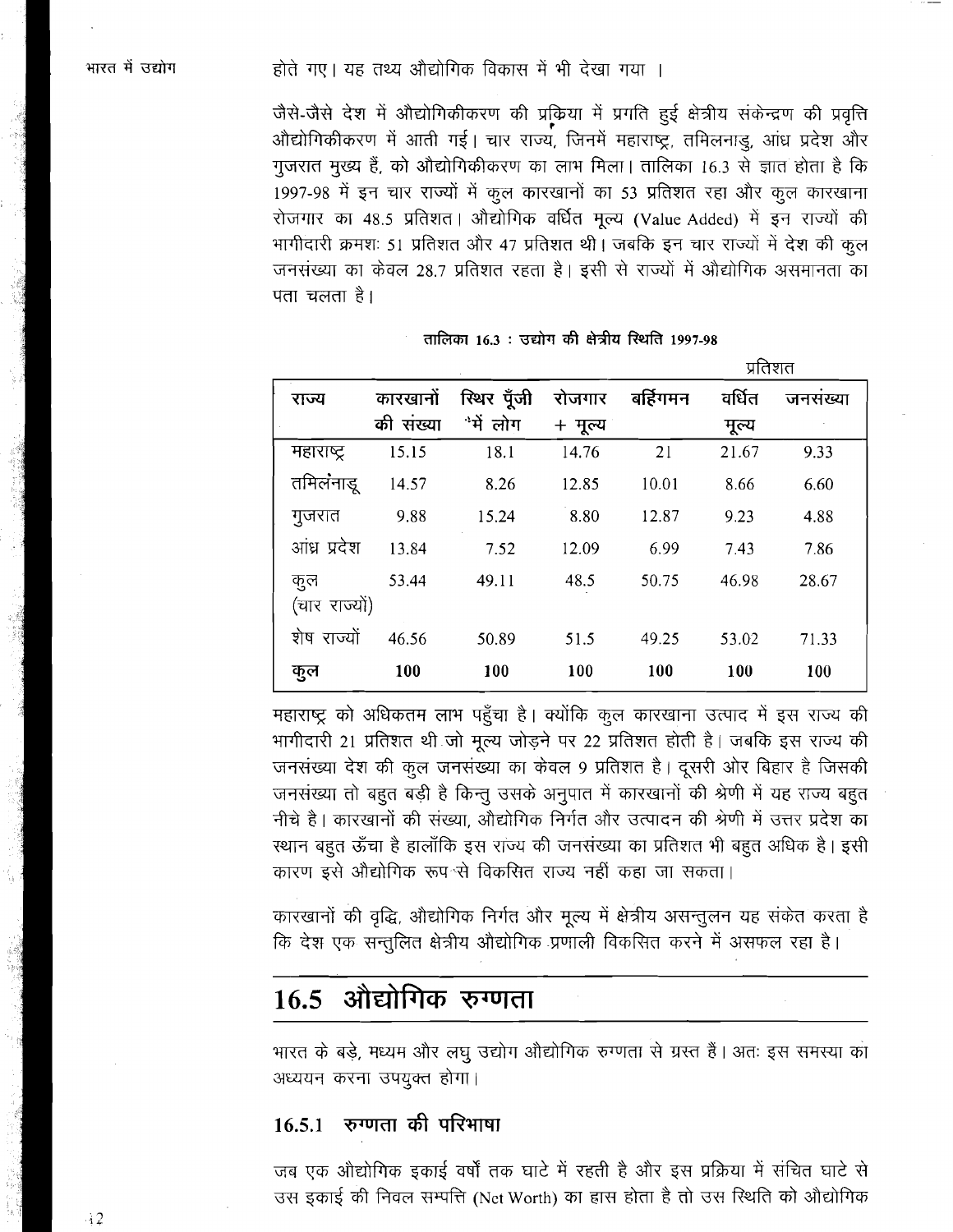रुग्णता कहते है। रुग्ण औद्योगिक कम्पनी (विशेष उपबंध) अधिनियम 1985 के अनुसार एक रुग्ण कम्पनी से तात्पर्य ऐसी मध्यम या बड़ी औद्योगिक कम्पनी (लघु उद्योग नहीं) से है जिसकी वित्तीय वर्ष के अंत में संचित हानि उसकी सम्पूर्ण निवल सम्पत्ति के बराबर या उससे अधिक हो तथा उस वित्तीय वर्ष से पहले वित्तीय वर्ष में भी उसे नकद घाटा हुआ हो। इस परिभाषा के अंतर्गत सरकारी कम्पनियाँ, शीपिंग कम्पनियाँ और छोटे पैमाने की ओद्योगिक इकाइयाँ/आनुवांशिक इकाइयाँ नहीं आती है।

रुग्ण कंपनी घोषित होने से पहले इकाई कमजोर हो जाती है। जब कोई इकाई दुर्बल होने लगे उस अवस्था में कार्यवाही करना आवश्यक है ताकि वह रुग्ण इकाई के श्रेणी में न जा सके। यदि वर्तमान लेखा वर्ष से पूर्व के पाँच लेखा वर्षों में उस इकाई का संचित घाटा सर्वाधिक निवल मूल्य के बराबर या 50 प्रतिशत से अधिक है वह कमजोर इकाई कहलाती है।

'निवृत्त मूल्य' से तात्पर्य मूक्त आरक्षिति (Free Reserves) और युक्त पूँजी (Paid-up capital) के योग से है। मुक्त आरक्षिति का अर्थ है: लाभ और भागेदारी बढ़ौती खाता (Share Premimum) से बचाए गए सभी आरक्षिति।

लघु उद्योगों में औद्योगिक रुग्णता बड़े पैमाने पर व्याप्त है। 1989 की रुग्ण लघु उद्योग इकाई की परिभाषा में कहा गया है कि यदि किसी लघु उद्योग इकाई की संचित हानि एक लेखावर्ष के अंत में पिछले पाँच वर्षों के उस इकाई के निवल मूल्य के 50 प्रतिशत के बराबर या उससे अधिक हो तो वह लघु उद्योग इकाई रुग्ण मानी जाएगी।

## 16.5.2 भारत में औद्योगिक रुग्णता का प्रभाव

पिछले दशक के दौरान भारत में औद्योगिक रुग्णता बढ़ रही है। इसने न केवल कुछ परम्परागत उद्योगों जैसे- सूती वस्त्र, जूट, चीनी और कागज उत्पादन में प्रवेश किया है बल्कि उन महत्वपूर्ण उद्योगों को भी प्रभावित किया है जो विशेषतः स्वतंत्रता के बाद स्थापित किए गए जैसे प्रोद्योगिकी, रसायन, लोहा और इस्पात तथा सीमेंट आदि।

औद्योगिक क्षेत्र में बढ़ती रुग्णता के कारण उद्योगों को दिए गए ऋण की एक बहुत बड़ी रकम निधि रुद्ध (Locked up) है जो संसाधनों की बरबादी की द्योतक है।

|                               | बीमार इकाइयों<br>की संख्या | कुल बैंक ऋण का कुल का प्रतिशत<br>निधि-रोध<br>(करोड़ रुपये) |       |
|-------------------------------|----------------------------|------------------------------------------------------------|-------|
| 1. गैर SSI बीमार इकाइयाँ 1909 |                            | 8151                                                       | 59.5  |
| 2. SSI कमजोर इकाइयाँ          | 591                        | 1864                                                       | 13.6  |
| 3. SSI बीमार इकाइयाँ 2,56,452 |                            | 3680                                                       | 26.9  |
| कुल                           | 2,58,952                   | 13,695                                                     | 100.0 |

| तालिका 16.4 : मार्च 1994 के अंत में भारत में ओद्योगिक बीमारी |  |  |  |  |  |  |
|--------------------------------------------------------------|--|--|--|--|--|--|
|                                                              |  |  |  |  |  |  |

31 मार्च 1994 तक बड़ी और मध्यम उद्योग क्षेत्रक में (गैर लघु उद्योग क्षेत्रक) 1,909 रुग्ण इकाइयाँ थी। जिनमें कुल 8,151 करोड़ रुपये बैंक ऋण का निधिरोध थी। इनके साथ 591 अन्य गैर लघु उद्योग इकाई रुग्ण थी उनमें कुल 1,864 करोड़ रुपये बैंक ऋण का निधि रोध था। दोनों का योग करने पर बड़ी और मध्यम उद्योग क्षेत्रक में रुग्ण इकाइयों में कुल 10,015 करोड़ रुपये की निधिरोध था जो कुल बैंक ऋण का 73 प्रतिशत है। इसके अतिरिक्त लघू उद्योग क्षेत्रक में 2,56,452 बीमार इकाइयाँ थी जिनमें 3680 करोड़ रु.

औद्योगिकीकरण : अवधारणा एवं समस्याएँ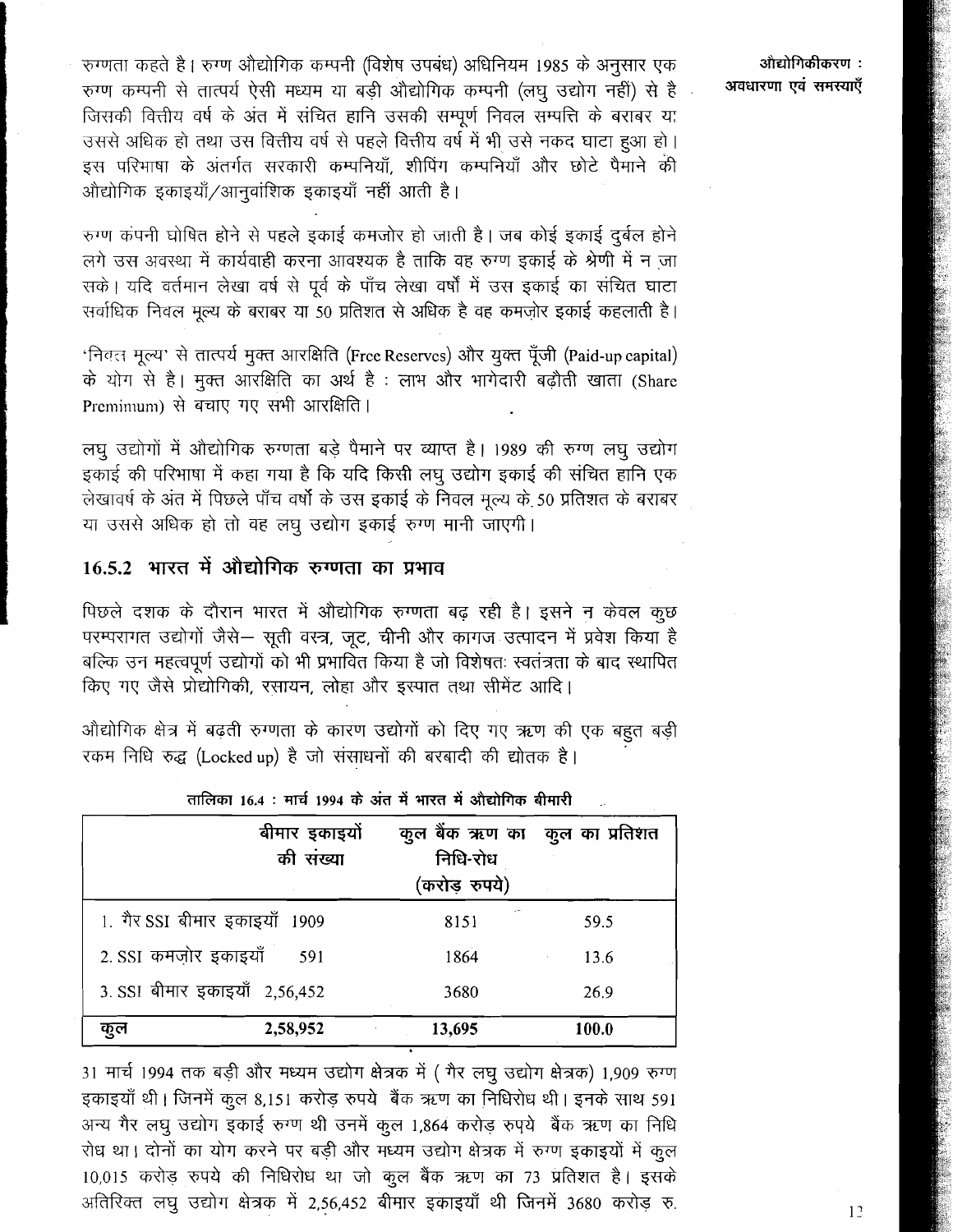भारत में उद्योग

निधिरोध था। इस प्रकार पता चलता है कि कुल बैंक ऋण का 27 प्रतिशत रुग्ण इकाइयों में अवरूद्द था।

| उद्योग         | इकाइयाँ | रुग्ण एवं दुर्बल कुल का प्रतिशत | बकाया बैंक<br>ऋण | कुल का<br>प्रतिशत |
|----------------|---------|---------------------------------|------------------|-------------------|
| वस्त्र         | 466     | 18.7                            | 2018             | 20.1              |
| प्रौद्योगिकी   | 297     | 11.9                            | 1303             | 13.0              |
| रसायन          | 207     | 8.3                             | 866              | 8.6               |
| लोहा और इस्पात | 142     | 5.7                             | 749              | 7.5               |
| विद्युत        | 87      | 3.5                             | 768              | 7.7               |
| कागज           | 134     | 5.4                             | 405              | 4.0               |
| सीमेंट         | 67      | 2.7                             | 336              | 3.4               |
| चीनी/शकर       | 32      | 1.3                             | 100              | 1.0               |
| जूट            | 44      | 1.8                             | 187              | 1.9               |
| रबड़           | 52      | 1.7                             | 129              | 1.3               |
| अन्य           | 975     | 39.0                            | 3154             | 31.5              |
| कुल            | 2500    | 100.0                           | 10,015           | 100.0             |

तालिका 16.5 : उद्योगों के अनुसार बड़े और मध्यम उद्योगों की रुग्ण इकाइयों का वर्गीकरण

तालिका 16.5 में दिए गए आंकड़ों से स्पष्ट है कि वस्त्र, प्रौद्योगिकी, रसायन, लोहा और इस्पात तथा विद्युत ये पांच उद्योग में बड़े व मध्यम उद्योग की 1199 कमजोर और बीमार इकाइयाँ आती हैं और इनमें कुल 5704 करोड़ रु. की बैंक ऋण निधि रूद्ध है (कूल बैंक ऋण का 57 प्रतिशत)। यह द्योतक है कि इन उद्योगों में बीमारी की मात्रा बहुत अधिक थी। निसंदेह, कागज, सीमेंट, शकर, जूट, रबड़ आदि उद्योग में भी बीमार इकाइयाँ थी किन्तु इनमें बीमार इकाइयों की संख्या कम थी।

### भारत में राज्य अनुसार औद्योगिक रुग्णता का विश्लेषण

विभिन्न राज्यों की रुग्ण लघु उद्योग इकाइयों (SSI) और गैर लघु उद्योगों की बीमार व दुर्बल इकाइयों तथा उनमें बकाया बैंक ऋण से संबंधित आँकड़े तालिका 16.6 में दिए गए हैं। इकाइयों की संख्या भ्रमित करती है। क्योंकि संबंद्ध इकाइयों का आकार भिन्न हो सकता है। इससे अधिक महत्त्वपूर्ण संकेतक बकाया बैंक ऋण है। इसे आधार मानकर एकत्र किए आँकड़े बताते हैं कि औद्योगिक रूप से उन्नत सात राज्यों (महाराष्ट्र, पश्चिम बंगाल, उत्तर प्रदेश, आंध्र प्रदेश, गुजरात, तमिलनाडु और केरल) की बीमार और कमजोर गैर लघु उद्योगों (Non SSI) इकाइयों में 7,376 करोड़ रुपये (कुल का 73.6 प्रतिशत) बकाया बैंक ऋण था। इन सात राज्यों में रुग्ण और कमजोर लघु उद्योग इकाइयों में बकाया बैंक ऋण 2593 करोड़ था (कूल का 70.5 प्रतिशत)। लघु और गैर लघु उद्योगों को मिलाकर इन राज्यों में कूल बकाया बैंक ऋण की राशि 9,969 करोड़ रुपये (72.7 प्रतिशत) थी। सबसे ऊपर महाराष्ट्र था जिसमें अवरुद्ध बैंक ऋण 2677 करोड़ रुपये (19.5 प्रतिशत), पश्चिम बंगाल में 17.61 करोड़ रुपये (13 प्रतिशत) उत्तर प्रदेश में 1256 करोड़ रुपये (9.2 प्रतिशत) बकाया बैंक ऋण था।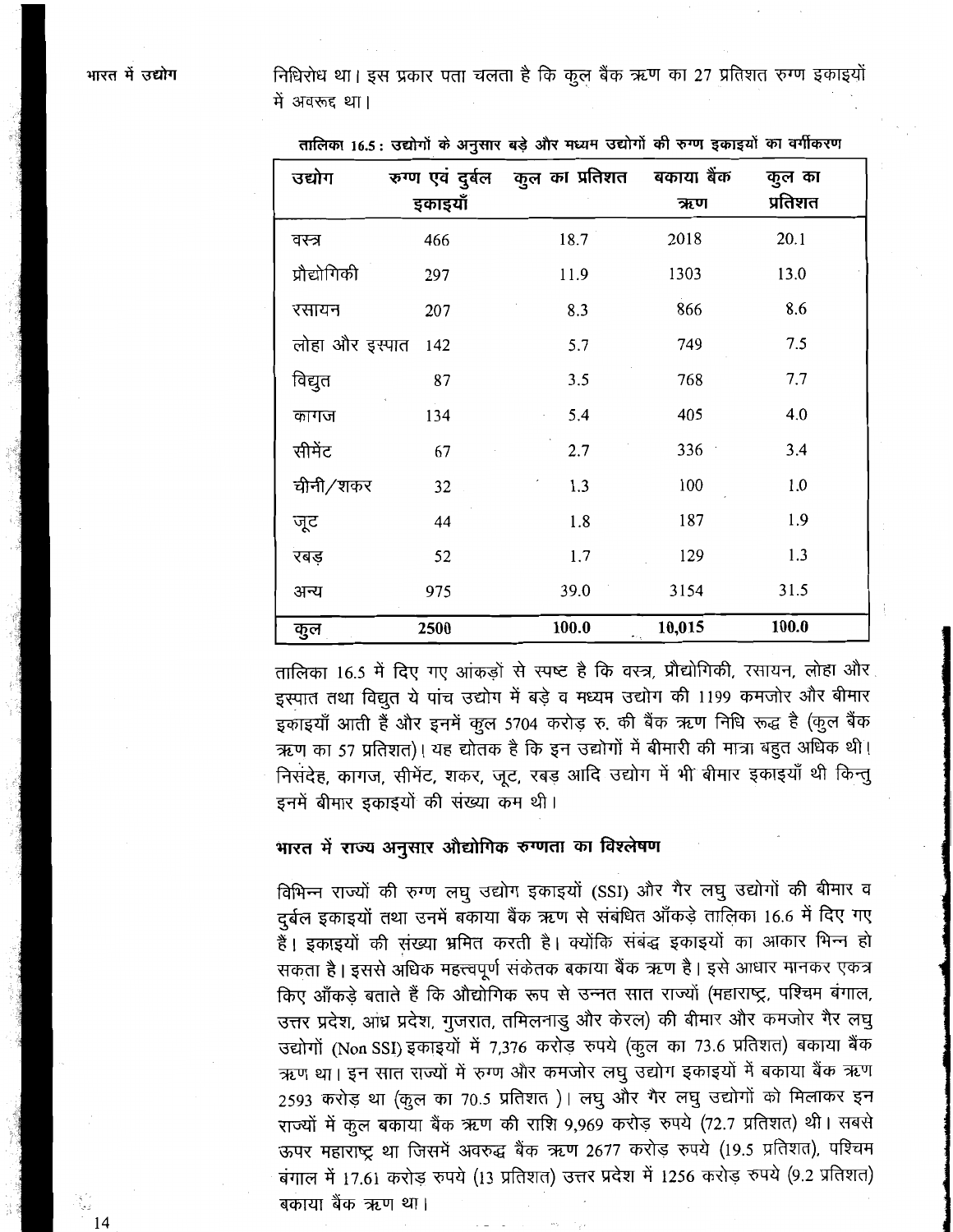ओद्योगिकीकरण: अवधारणा एवं समस्याएँ

## तालिका 16.6 : 31 मार्च 1994 को भारत में औद्योगिक बीमारी का राज्यों के अनुसार विश्लेषण

|                            | इकाइयों की संख्या |                   | बकाया बैंक ऋण (करोड़ रुपये) |                 |                  | कुल का  |
|----------------------------|-------------------|-------------------|-----------------------------|-----------------|------------------|---------|
|                            | Non-SSI           | <b>SSI</b>        | Non-SSI                     | <b>SSI</b>      | Total            | प्रतिशत |
| 1. महाराष्ट्र              | 436               | 21,350            | 1909                        | 768             | 2677             | 19.5    |
| पश्चिम बंगाल<br>2.         | 292               | 56,083            | 1401                        | 360             | 1761             | 12.9    |
| उत्तर प्रदेश<br>3.         | 201               | 33,915            | 948                         | 335             | 1275             | 9.3     |
| आंध्र प्रदेश<br>4.         | 263               | 13,915            | 993                         | 263             | 1256             | 9.2     |
| 5. गुजरात                  | 222               | 7,812             | 862                         | 235             | 1097             | 8.1     |
| 6. तमिलनाडु                | 207               | 8,125             | 644                         | 428             | 1070             | 7.8     |
| कर्नाटक<br>7.              | 151               | 15,145            | 627                         | 204             | 831              | 6.1     |
| उपयोग(1से 7 तक)            | 1772              | 156272            | 7376                        | 2593            | 9969             | 72.7    |
|                            | (70.9)            | (60.9)            | (73.6)                      | (70.5)          | (72.7)           |         |
| 8. केरल                    | 85                | 10,272            | 519                         | 169             | 688              | 5.0     |
| 9. हरियाणा                 | 88                | 1,669             | 366                         | 80              | 446              | 3.3     |
| 10. बिहार                  | 71                | 17,063            | 322                         | 114             | 436              | 3.2     |
| 11. मध्य प्रदेश            | 117               | 9,795             | 283                         | 144             | 427              | $-3.1$  |
| 12. उडीसा                  | 61                | 17,235            | 281                         | 75              | 356              | 2.6     |
| 13. राजस्थान               | 82                | 14,665            | 225                         | 75              | 300              | 2.2     |
| 14. पंजाब                  | 51                | 2,434             | 122                         | 65              | 187              | 1.4     |
| 15. असम                    | 35                | 14,210            | 145                         | 40              | 185              | 1.4     |
| 16. अन्य                   | 138               | 12,317            | 376                         | 325             | 701              | 5.1     |
| कुल का योग<br>(1 से 16 तक) | 2500<br>(100.0)   | 256452<br>(100.0) | 10015<br>(100.0)            | 3680<br>(100.0) | 13695<br>(100.0) | 100.0   |

तालिका 16.7: भारत में औद्योगिक बीमारी में वृद्धि

|                                 | बकाया बैंक ऋण<br>(करोड़ रुपये)<br>दिसम्बर 1980 | मार्च 1994 | औसत<br>वार्षिक<br>संवृद्धि-दर |
|---------------------------------|------------------------------------------------|------------|-------------------------------|
| Non SSI इकाइयाँ (बड़ी और मध्यम) | 1,520                                          | 10,015     | 15.6                          |
| SSI बीमार इकाइयाँ               | 306                                            | 3,680      | 24.9                          |
| कुल<br>$\mathcal{L}^{\bullet}$  | 1,826                                          | 13,695     | 16.8                          |

### औद्योगिक रुग्णता में वृद्धि

तालिका 16.7 में 1981-94 तक उद्योगों में फैली रुग्णता की जानकारी दी गई है। यह आँकड़े बताते हैं कि बड़े और मध्यम इकाइयों में कुल बकाया बैंक ऋण दिसम्बर 1980 में 1520 करोड़ रुपये से बढ़कर मार्च 1994 में 10015 करोड़ रुपये हो गया। इसके विपरीत लघु उद्योग क्षेत्रक में बकाया बैंक ऋण दिसम्बर 1980 के 306 करोड़ रुपये से बढ़कर मार्च 1994 में 3680 करोड़ रुपये हो गया। इससे ज्ञात होता है कि औद्योगिक रुग्णता की घटना गैर लघु उद्योग इकाइयों की तुलना में लघु उद्योग इकाइयों में तीव्र गति से बढ़ी। दोनों

15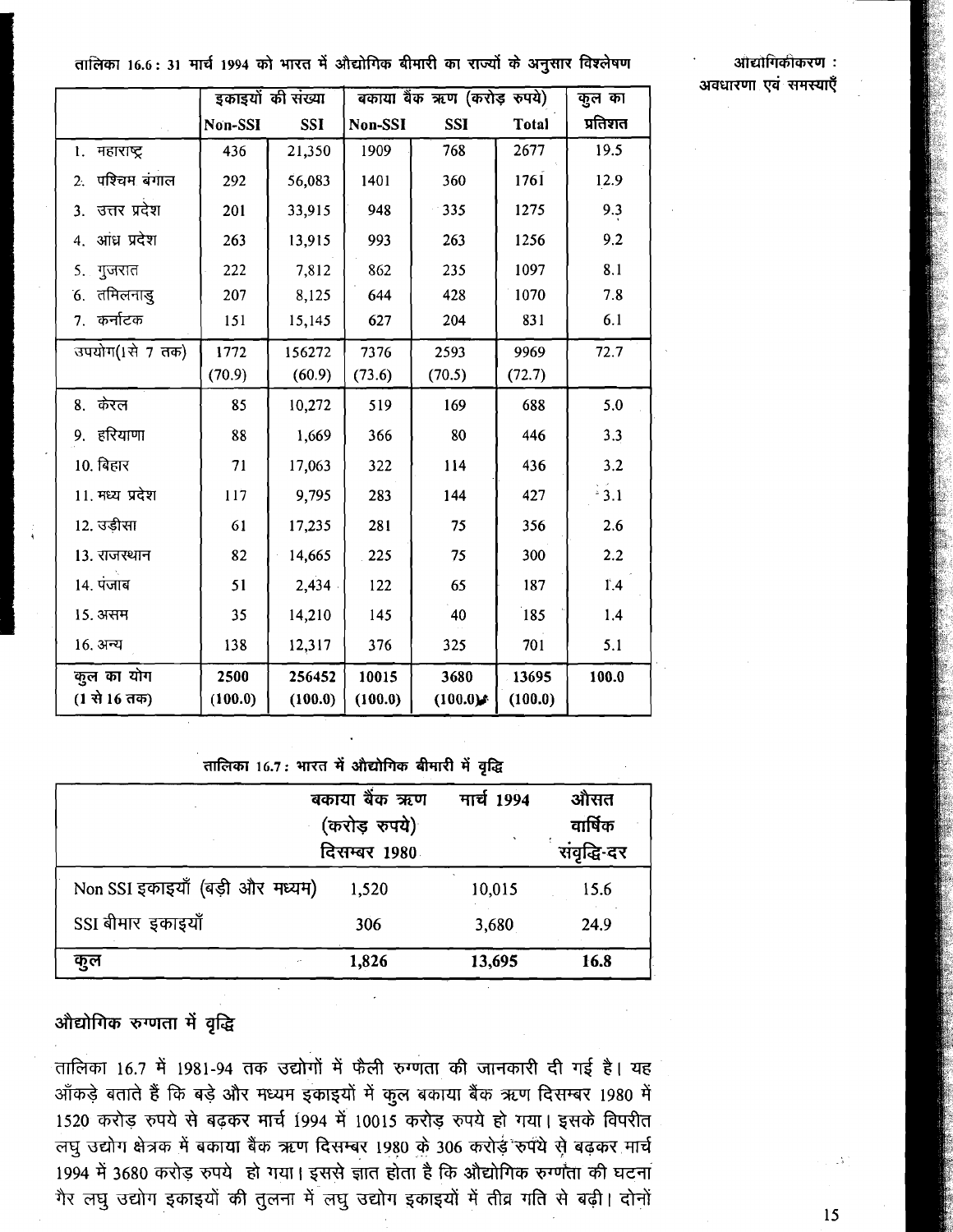क्षेत्रकों का योग करने पर बकाया बैंक ऋण 1826 करोड से बढकर 13695 करोड रुपये तक पहुँचा जो 16.8 प्रतिशत की वार्षिक औसत वृद्धि-दर की ओर संकेत करता है।

## 16.5.3 बड़ी इकाई में रुग्णता के लिए उत्तरदायी कारक

औद्योगिक बीमारी के लिए दो प्रकार के कारक उत्तरदायी हैं--

### बाह्य और आंतरिक

बाह्य कारकों की सूची में सम्मिलित हैं :

- 1) उत्पादन वितरण और कीमत से संबंधित सरकारी नीतियाँ
- 2) योजनाओं में नई प्राथमिकताओं के फलस्वरूप निवेश के ढांचे में परिवर्तन
- 3) बिजली, परिवहन और कच्चे माल की कमी

4) खराब औद्योगिक संबंध

औद्योगिक रुग्णता में सरकारी नीति भी कई मायनों में जिम्मेदार रही है। उदाहरण के तौर पर नियंत्रित वस्त्र योजना से कपास की कीमत भी नहीं निकल पाती और यही कपड़ा उद्योग की रुग्णता का मुख्य कारण बना। इसी प्रकार राष्ट्रीयकरण से पूर्व कोयले के मूल्य पर कठोर नियंत्रण थोपे जाने के कारण कोयला उद्योग में बीमारी फेली। किन्तू राष्ट्रीयकरण के तुरन्त बाद कोयले का मूल्य तीन साल की अवधि में ढाई गुना बढ़ा। ऐसी तर्कहीन नीतियाँ औद्योगिक रुग्णता का कारण बनी।

दूसरा कारक जो औद्योगिक बीमारी के लिए उत्तरदायी है वह है मजदूरी और आय के लिए एक स्पष्ट नीति का न होना। भारतीय रिर्जव बैंक, स्टेट बैंक, राष्ट्रीयकृत वाणिज्य बैंकों, जीवन बीमा निगम और इसी प्रकार के अधिक लाभ कमाने वाले अन्य उद्योगों के कर्मचारियों को सरकार अधिक मजदूरी और सुविधायें देती रही है। इन उद्योगों की देखा-देखी अन्य उपक्रमों/उद्योगों में कार्यरत श्रमिक भी अधिक मजदूरी की मांग करते है। सरकार का नियम बनना चाहिए कि समान योग्यता वाले कर्मचारी की मजदूरी सभी उद्योगों में एक समान या लगभग एक समान हो। ऐसा न करने पर उद्योगों में हड़ताल की स्थिति आ जाती है।

आतंरिक कारकों में निम्नलिखित महत्त्वपूर्ण है :

1) मालिको का कुप्रबंध

2) निधि पद्यांतरण (Diversion of Fund)

3) लाभांश से संबंधित गलत नीति

4) अत्यधिक उपरिव्यय

5) मशीनरी और अन्य उपकरणों के मूल्य ह्रास के प्रावधान का अभाव

6) मांग का अति अनुमान

ा6.5.4 लघु उद्योग इकाइयों में रुग्णता के लिए उत्तरदायी कारक विभिन्न अध्ययनों के आधार पर निम्नलिखित कारक प्रकाश में आते हैं :

16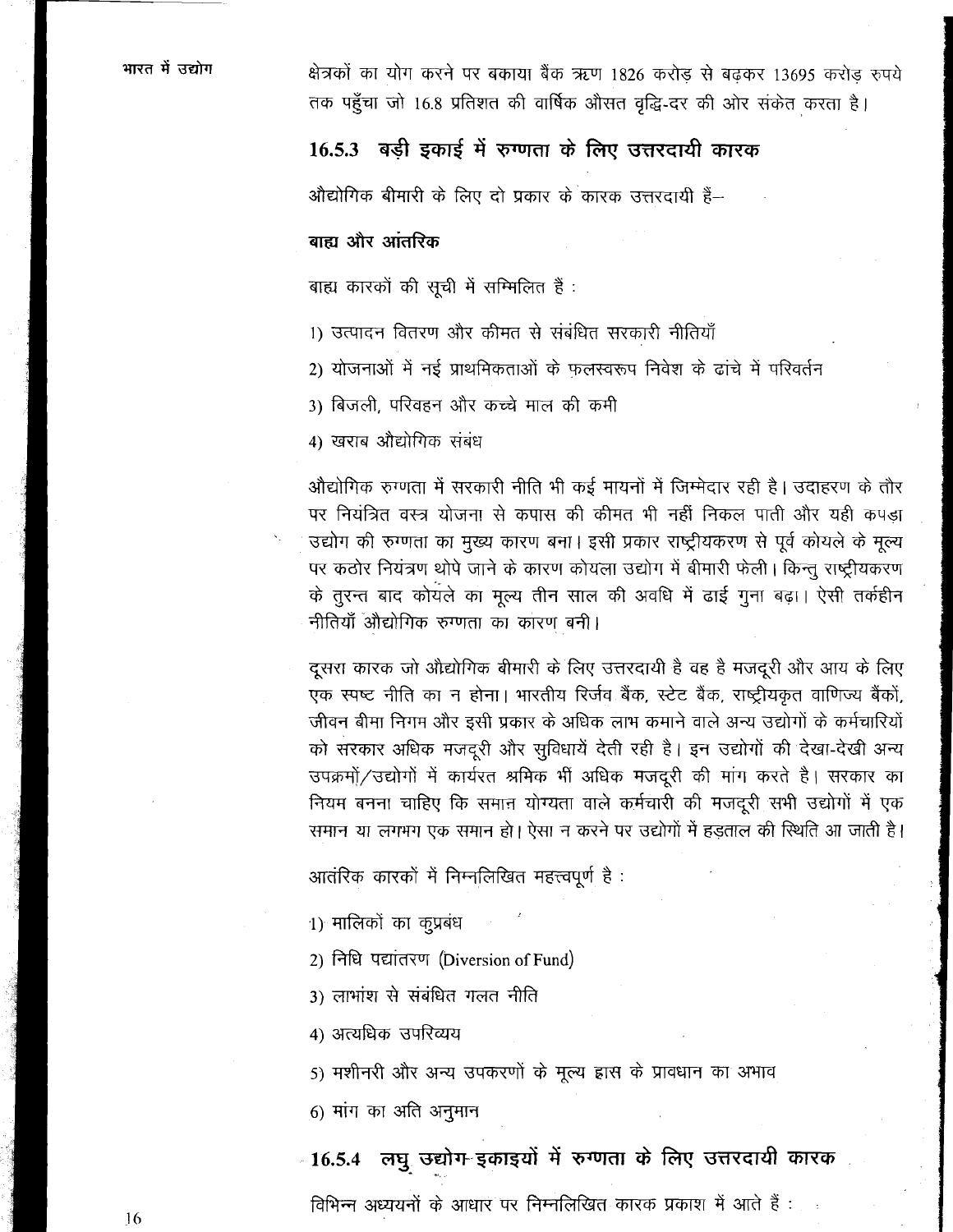उद्योग प्रबन्धन के आधारभूत नियमों की अनदेखी : अनेक लघु उद्यमी थोड़े सी आरम्भिक पूँजी के साथ उद्योग प्रारम्भ करते हैं। तथा आगे आने वाले वर्षों में आन्तरिक वित्तीय शक्ति कोँ मजबूत करने के लिए प्रयत्न ही नहीं करते। वे लघु काल के लिए कर्ज लेते हैं किन्तू मध्यम काल की परियोजनाओं में निवेश करते हैं जिससे संसाधन का संकट उत्पन्न होता है। इन लघ निवेश कर्ताओं के संकट का सामना करने की असमर्थता के कारण ऐसी इकाइयों में रुग्णता की स्थिति उत्पन्न होती है।

प्रबन्धन कुशलता की कमी : यह देखा गया है कि युवा उद्यमी रोमांचकारी विचारों के साथ उद्यम प्रारम्भ करते हैं। वे सुविधा सम्पन्न कार्यालय स्थापित करने के लिए उपरि व्यय बढ़ा लेते हैं। और ब्याज की ऊँची दरों पर उधार लेते हैं। यह उद्यमी लागत कम रखने की ओर विशेष ध्यान नहीं देते और विभिन्न ग्राहकों को उधार देते हैं जिसके परिणामस्वरूप व्यतिक्रम अधिक होता है। अतः अनुभवी प्रबन्धन का अभाव और बाजार की अपर्याप्त जानकारी रुग्णता का कारण बन जाती है।

सामर्थ्य का न्यून उपयोग: कच्चे माल की अनुपलब्धता या मांग में कमी या कार्य पूँजी की कमी के कारण भी लघु उद्योगों में रुग्णता पैदा होती है।

मुख्य उद्योगों द्वारा भुगतान न होना : अनेक लघु उद्योग इकाई बड़े इकाइयों को सामान क्त देती है। यह बड़े उद्योग लघु उद्यमियों को कई महीनों तक भुगतान नहीं करते जिसके फलस्वरूप छोटे उद्योगों के पूँजी प्रवाह में बाधा आती है और छोटे उद्यम रुग्ण हो जाते हैं।

सरकार ने विभिन्न स्तर पर रुग्णता को रोकने के लिए कई कदम उठाए हैं। 1985 में रुग्ण औद्योगिक कम्पनी एक्ट पास किया गया था। भारतीय रिजर्व बैंक ने रुग्ण इकाइयों के निष्पादन को अनुवीक्षण (Monitor) करने के लिए एक विशेष प्रकोष्ठ स्थापित किया। सरकार ने एक निश्चित समय अवधि में मुख्य उद्योगों द्वारा लघु उद्योगों को भुगतान के लिए बाध्य करने वाला नियम भी पास किया जिसके पालन न करने पर उन्हें जुर्माना देना होगा। सरकार के विविध उपायों के उपरान्त भी औद्योगिक रुग्णता को नियंत्रित करना संभव नहीं हो सका। अतः सरकार को अब तक के मापदण्डों का पुनरनिरिक्षण करना होगा।

#### बोध प्रश्न 3

1) रुग्ण उद्योग कम्पनी एक्ट (1985) के अनुसार रुग्ण और दुर्बल इकाई की परिभाषा क्या है ?

2) बड़ी और मध्यम इकाइयों में औद्योगिक रुग्णता के पाँच मुख्य कारण बताएं।

:थौद्योगिकीकरण अवधारणा एवं समस्याएँ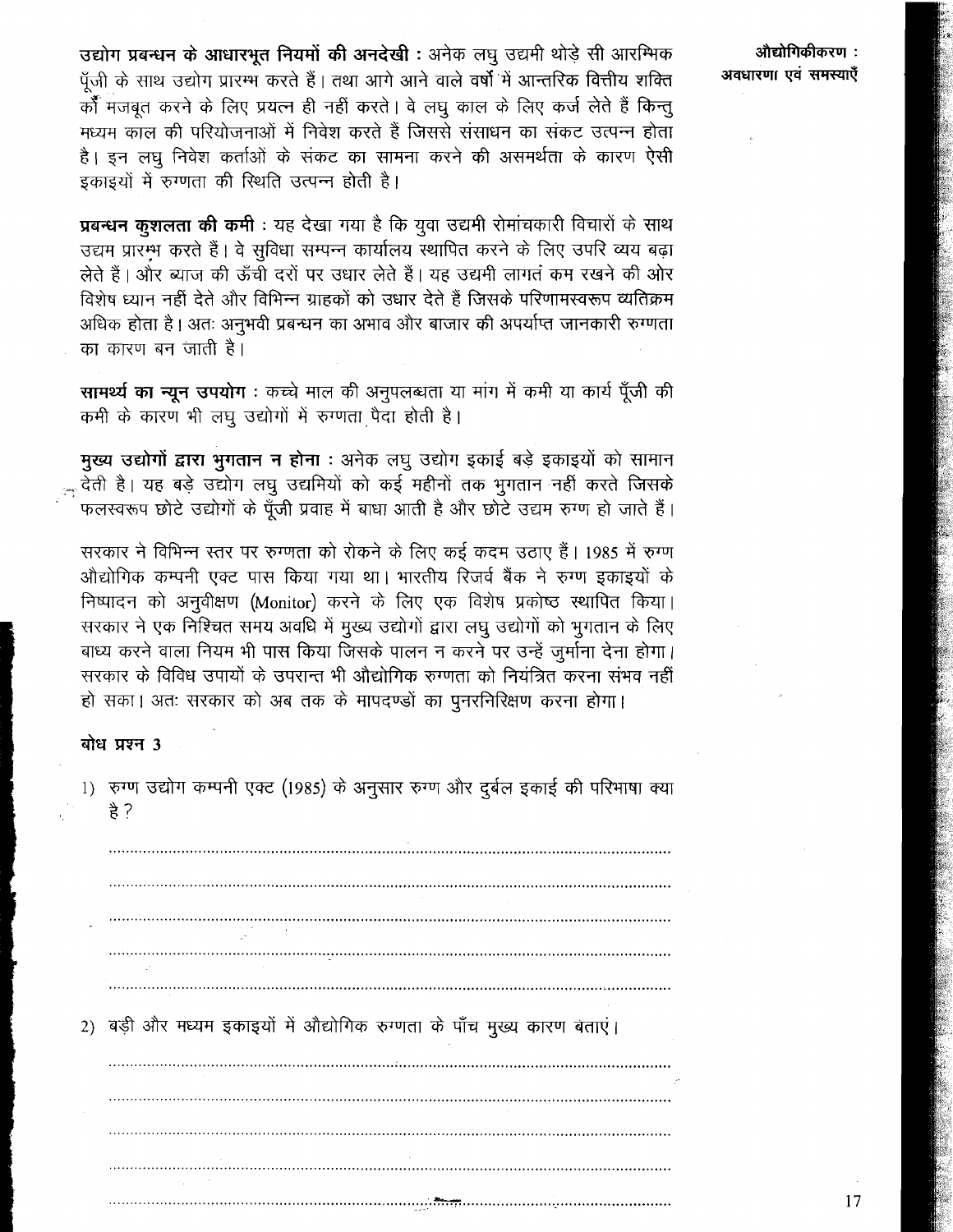3) लघु उद्योगों में औद्योगिक रुग्णता के तीन प्रमुख कारणों की सूची बनाएँ।

# $16.6$  सारांश

औद्योगिकीकरण के अंतर्गत उत्पादन की तकनीक में परिवर्तन की प्रक्रिया आती है जो पुरानी से नयी तकनीक के रूप में होती है। मार्क्सवादी अर्थशास्त्र की पुस्तकों में औद्योगिकीकरण के दो चरण दिए गए है। प्रथम चरण में भारी और मूल उद्योगों की स्थापना आती है। दूसरे चरण में सम्पूर्ण अर्थव्यवस्था को औद्योगिक उत्पादन प्रणालियों में रूपान्तरित करना आता है। मार्क्सवाद के अनुसार विकासोन्मुख गैर औद्योगिक देशों में औद्योगिकीकरण का सोवियत मॉडल ही एकमात्र सही प्रणाली है। गैर मार्क्सवादी अर्थशास्त्रीयों ने कोई क्रम निर्धारित नहीं किया।

भारत में औद्योगिकीकरण के मार्ग में दो कठिनाईयाँ हैं : औद्योगिक इकाइयों का क्षेत्रीय केन्द्रीकरण और इकाइयों की रुग्णता।

भारत में कुछ राज्य अन्य राज्यों की अपेक्षा औद्योगिक रूप से अधिक विकसित है ये राज्य हैं : महाराष्ट्र, गुजरात, आंध्र प्रदेश और तमिलनाड़।

औद्योगिक रुग्णता उस स्थिति को कहते हैं जब किसी इकाई को वर्ष के बाद दूसरे वर्ष में हानि होती है और इस प्रक्रिया में होने वाले घाटे के कारण उसका निवल मूल्य हास होता है। यदि निवल मूल्य हास 50 प्रतिशत तक हो तो वह इकाई कमजोर मानी जाती है। निवल मूल्य हास 100 प्रतिशत या उससे अधिक होने पर इकाई को बीमार माना जाता है।

बड़े और मध्यम उद्योगों के साथ-साथ लघु उद्योगों में भी औद्योगिक बिमारी व्याप्त है। औद्योगिक रुग्णता मुख्यतः पांच उद्योगों में केन्द्रित है अर्थात वस्त्र, इंजीनियरीं, रसायन, लोहा इस्पात और विद्युत उद्योग। दूसरी ओर सात राज्यों जैसे महाराष्ट्र, पश्चिम बंगाल, उत्तर प्रदेश, आंध्र प्रदेश, गुजरात, तमिलनाडु और केरल में औद्योगिक बिमारी का केन्द्रीकरण दर्शित होता है।

1981-94 की अवधि में भारत में बकाया बैंक ऋण के आधार पर मापी गई औद्योगिक रुग्णता के प्रतिवर्ष 16.8 प्रतिशत वृद्धि हुई है। गैर लघु उद्योगों की इकाइयों में यह वृद्धि-दर 15.6 प्रतिशत थी जबकि लघु उद्योगों की इकाइयों में औद्योगिक रुग्णता की वृद्धि-दर 24.9 प्रतिशत थी। सरकार ने औद्योगिक रुग्णता की समस्या दूर करने के लिए अनेक उपाय किए किन्तु ये उपाय सभी उद्योगों में सफल नहीं रहे।

#### 16.7 शब्दावली

पूँजी-प्रधान उद्योग : वे उद्योग जिनमें श्रम की प्रति इकाई पर अधिक पूँजी लगती है।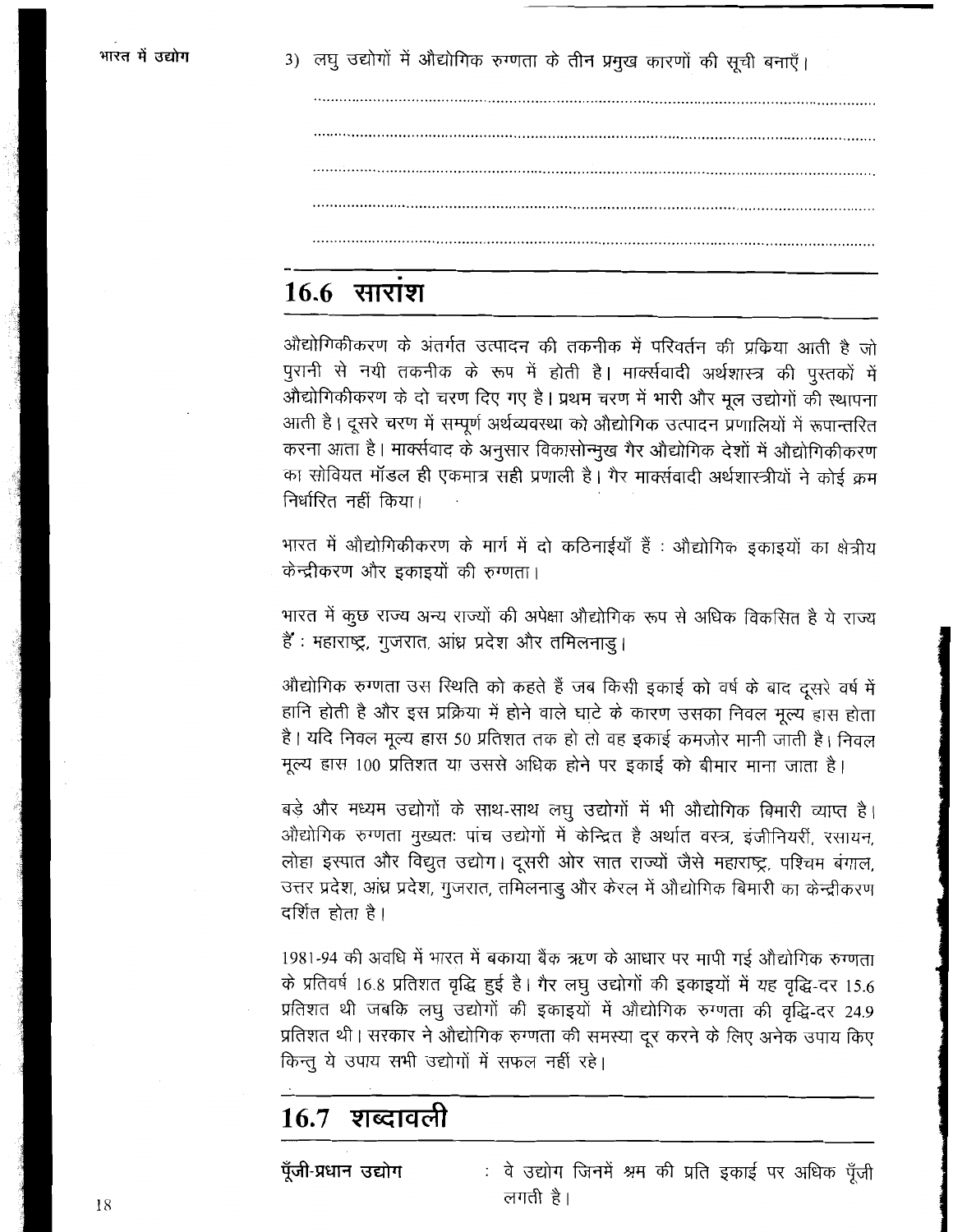| आर्थिक आधारिक संरचना | :  से अभिप्राय उन प्रायोजनाओं से होता है जिनमें विद्युत<br>्शक्ति, सिंचाई, परिवहन और संचार के उत्पादन पर बल<br>दिया जाता है।                                                                                                                                                      |
|----------------------|-----------------------------------------------------------------------------------------------------------------------------------------------------------------------------------------------------------------------------------------------------------------------------------|
| भारी उद्योग          | :) के अंतर्गत लोहा और इस्पात, भारी मशीनरी, इंजीनियरी<br>उद्योग, बिजली, कोयला और भारी रसायन आते हैं,<br>जिनका संबंध पूँजीगत पदार्थ क्षेत्रक से होता है।                                                                                                                            |
| ओद्योगिक रुग्णता     | :   तब मानी जाती है जब किसी औद्योगिक इकाई में एक के<br>बाद दूसरे वर्ष में हानि होती रहती है और इस प्रक्रिया में<br>उसकी निवल संपत्ति में कमी होती है।                                                                                                                             |
| उद्योगीकरण           | : आर्थिक विकास की एक प्रणाली जिसमें प्राकृतिक संसाधनों<br>के मुख्य भाग का उपयोग तकनीकी रूप से अद्यतन और<br>बहुशाखी राष्ट्रीय अर्थव्यवस्था का विकास करने के लिए<br>किया जाता है, जो समरत अर्थव्यवस्था में तेजी से संवृद्धि ला<br>सके और आर्थिक एवं सामाजिक पिछड़ेपन को दूर कर सके। |
| निवल संपत्ति         | : इससे अभिप्राय होता है प्रदत्त पूँजी और मुक्त रिजर्व का<br>योग। मुक्त रिजर्व का अर्थ होता है लाभों और शेयर<br>प्रीमियम खाते से क्रेडिट किए गए सभी रिजर्व।                                                                                                                        |

#### कुछ उपयोगी पुस्तकें 16.8

Ruddar Datt and KPM Sundaram (1999), Indian Economy, 38th Ed. S.Chand & Co., Ncw Delhi.

Reserve Bank of India, Report on Currency and Finance, (1994-95).

Government of India (1961), Problems in Third Plan- **A** Critical Miscellany.

Planning Commission (1961), Second Five Year Plan - The Framework.

Shirokov, G.K. (1973), *Industrialisation of India*, Peoples' Publishing House, New Delhi.

# 16.9 बोध प्रश्नों के उत्तर अथवा दिशा-संकेत

#### बोध प्रश्न 1

1) उत्तर के लिए भाग 16.2 में पढ़े।

#### बोध प्रश्न 2

- क) औद्योगिक क्षेत्रक माध्यमिक क्षेत्रक का ही एक अंग है। माध्यमिक क्षेत्रक में उद्योगों के साथ-साथ विनिर्माण गतिविधियाँ भी सम्मिलित हैं।
- ख) औद्योगिक क्षेत्रक में उत्पादन के अतिरिक्त विद्युत और खनन भी शामिल है।
- ग) टिकाऊ उपभोक्ता वस्तूएं ज्यादा लम्बे समय तक प्रयोग में आती है। जबकि अल्पकालिक उपभोक्ता वस्तू केवल एक बार प्रयोग में आती है।

औद्योगिकीकरण : अवधारणा एवं समस्याएँ